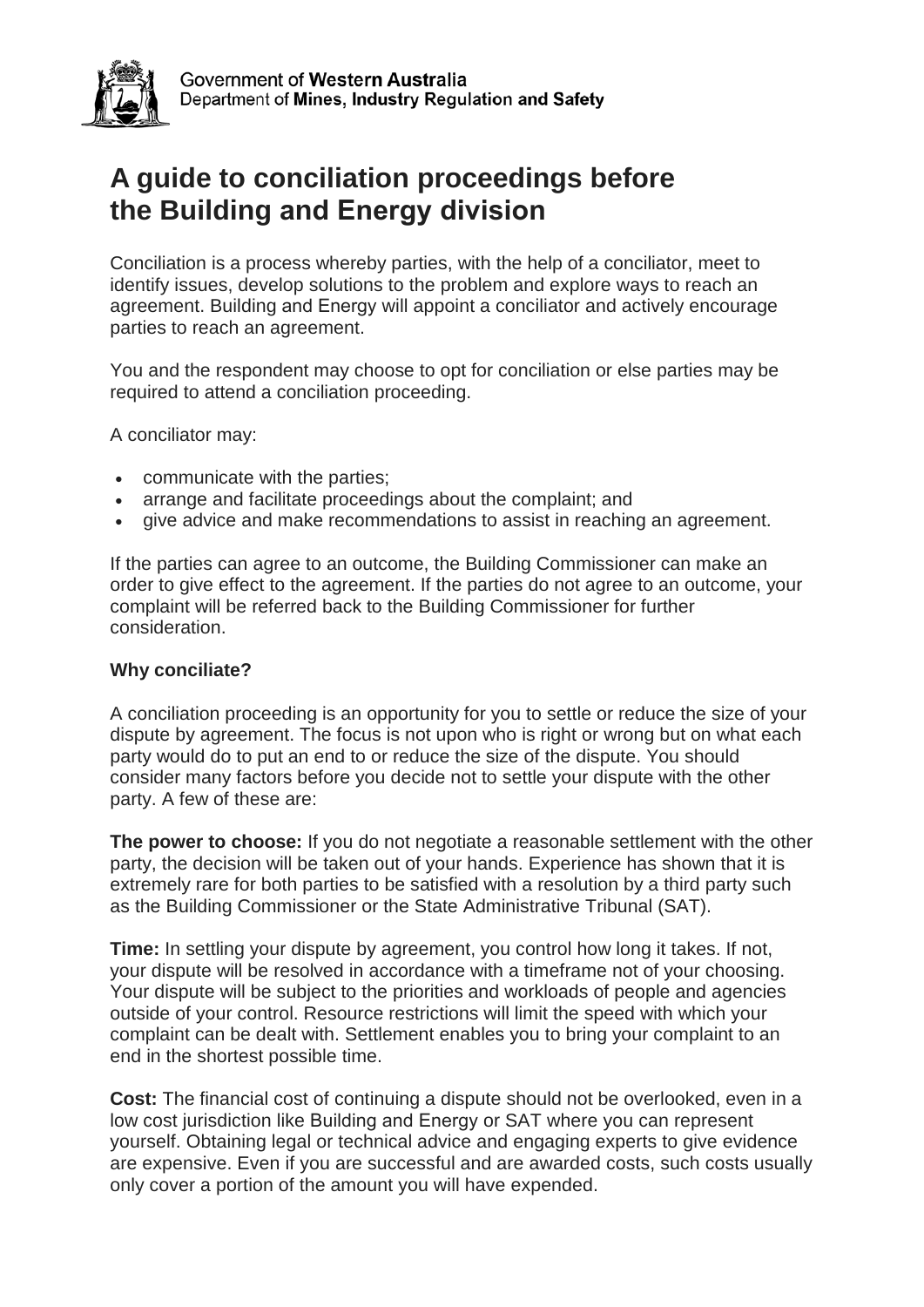**Stress:** Disputes have a personal cost. Often disputes must be managed while either or both parties are employed full-time and have family responsibilities, all of which suffer while you are involved in your dispute. While a settlement might not seem to be satisfactory, the sooner a settlement is achieved, the sooner the stress begins to dissipate and life can return to normal.

## **Do I have to conciliate?**

Yes. If you have received a Conciliation Notice, you are required to attend the conciliation proceeding in person.

The *Building Services (Complaint Resolution and Administration) Act 2011* contains penalties of up to \$5,000 for an individual and \$25,000 for a company for failing to attend a conciliation proceeding without a reasonable excuse.

### **What happens at a conciliation proceeding?**

The conciliator will meet around a table with the parties together and also with the parties separately. The conciliator will allow each party in turn to outline their position and will give them the opportunity to respond to the other party. The complainant usually goes first because it is to the complainant's issues to which the respondent needs to respond.

The conciliator may meet with each party separately to explore the issues and may outline the strengths and weaknesses of the party's case and present options for settlement. The conciliator may 'workshop' or 'reality test' each party's position to ensure they are aware of the likely consequences of failing to settle.

### **Can what I say in a conciliation proceeding be repeated in other proceedings if the complaint does not settle?**

No. The Act provides that anything lawfully said in a conciliation proceeding cannot be used in other proceedings.

Practically, this means the parties can negotiate openly in a conciliation proceeding. They might make offers for the purpose of trying to settle the dispute that they would not make when the matter is to be determined by a third party. Any such offer cannot be used against the offering party in another proceeding. For example, Party A might offer to settle the dispute for half of what he/she was asking. In other proceedings, Party B could not use Party A's offer as evidence that he/she would settle for 50 per cent less.

### **What should I do to prepare for a conciliation proceeding?**

If you are a complainant, you should make sure your fully completed complaint form includes all of the items in dispute with the respondent. If you intend to complain about items that were not in your original complaint, you should ensure that you have sent copies of the additional items, properly completed and in the correct format, to the respondent and Building and Energy well in advance of the conciliation proceeding. Items sought to be added to the complaint at a conciliation proceeding